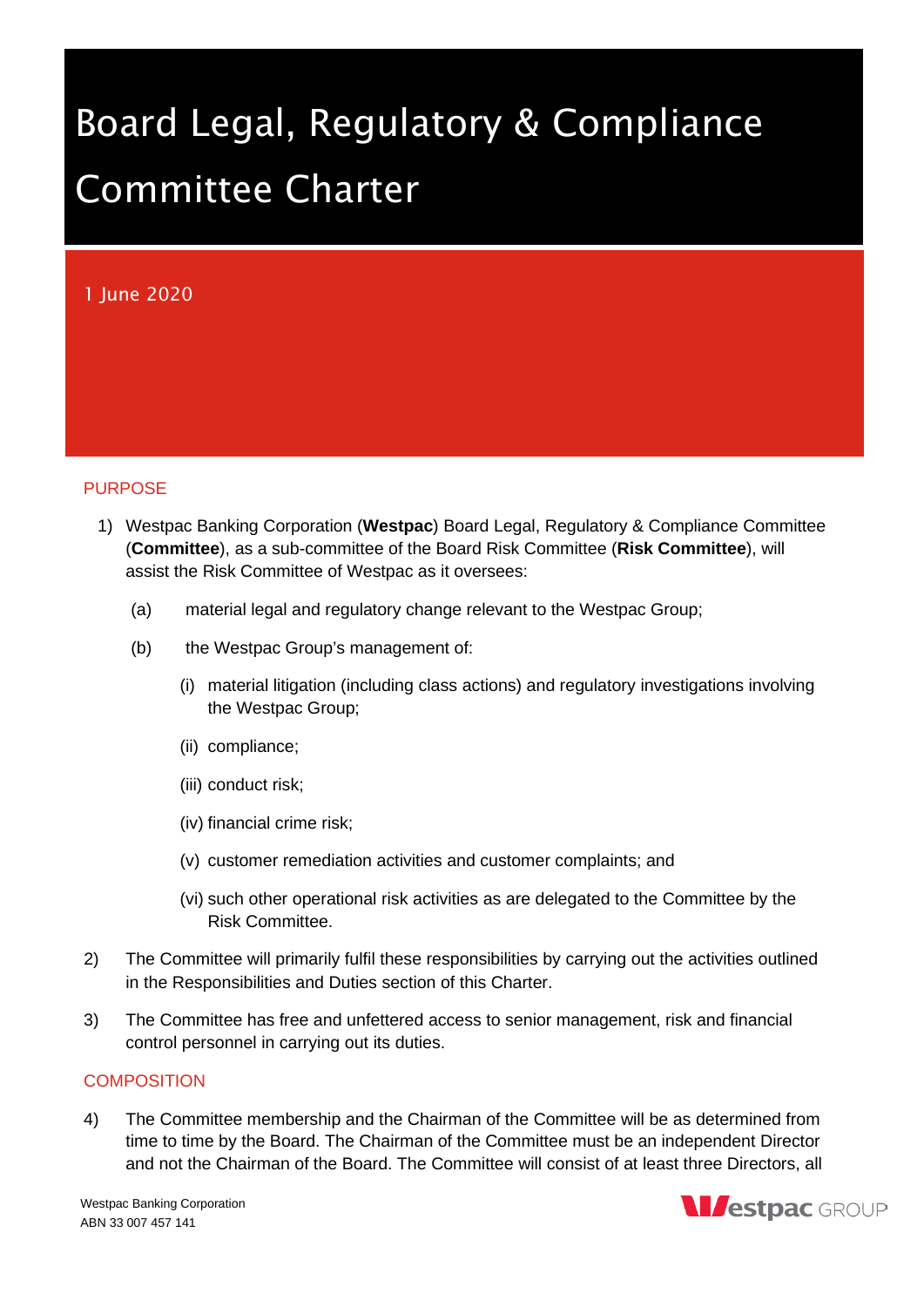of whom must be non-executive Directors and the majority of the members of the Committee must be independent.

- 5) The Committee must include the Chair of the Risk Committee as a member.
- 6) Should the Chairman of the Committee be absent from a meeting, the members of the Committee present will appoint a Chairman for that particular meeting.

#### MEETINGS

- 7) The Committee will meet at least six times annually or more frequently if necessary.
- 8) The Committee may request any officer or employee of the Westpac Group, external legal counsel, the external auditor or any person or group with relevant experience or expertise to attend meetings of the Committee or to meet with any members of, or consultants to, the Committee.
- 9) Other Directors of the Board are entitled to attend Committee meetings and will receive copies of the Committee papers on request.
- 10) A quorum for any meeting will be two members. The Secretary of the Committee (**Secretary**) will be the Company Secretary or his or her designated representative.
- 11) The agenda and supporting documentation will be circulated to the Committee members within a reasonable period in advance of each meeting. The Secretary will circulate minutes of meetings to members of the Committee and the Board.
- 12) Where approvals are granted outside a meeting of the Committee, a report is to be provided to the next meeting of the Committee.
- 13) The Committee may adopt any rules and regulations considered appropriate for the conduct of its affairs, provided that they are consistent with the Westpac Constitution, the Westpac Board Charter, this Charter (as amended from time to time), or any resolution of the Board.

## REPORTING AND INTERACTION WITH OTHER BOARD COMMITTEES

- 14) The Chairman of the Committee will update the Board and the Risk Committee about Committee activities. The minutes of each Committee meeting will be tabled at the next Board and Risk Committee meetings.
- 15) The Committee will refer to the Board and any other Board Committee (as appropriate) any matters that have come to the attention of the Committee that are relevant for the Board or the respective Board Committee, including any matters that have come to the attention of the Committee that are relevant to the Board Remuneration Committee's or the Board's consideration in recommending or approving risk-adjusted remuneration outcomes for persons within the remit of the Board Remuneration Committee or the Board.
- 16) The Committee will provide relevant periodic assurances and reports (as appropriate) to the Risk Committee and the Board Audit Committee.
- 17) The Risk Committee maintains overall responsibility for overseeing matters relating to material legal and regulatory change relevant to the Westpac Group, material litigation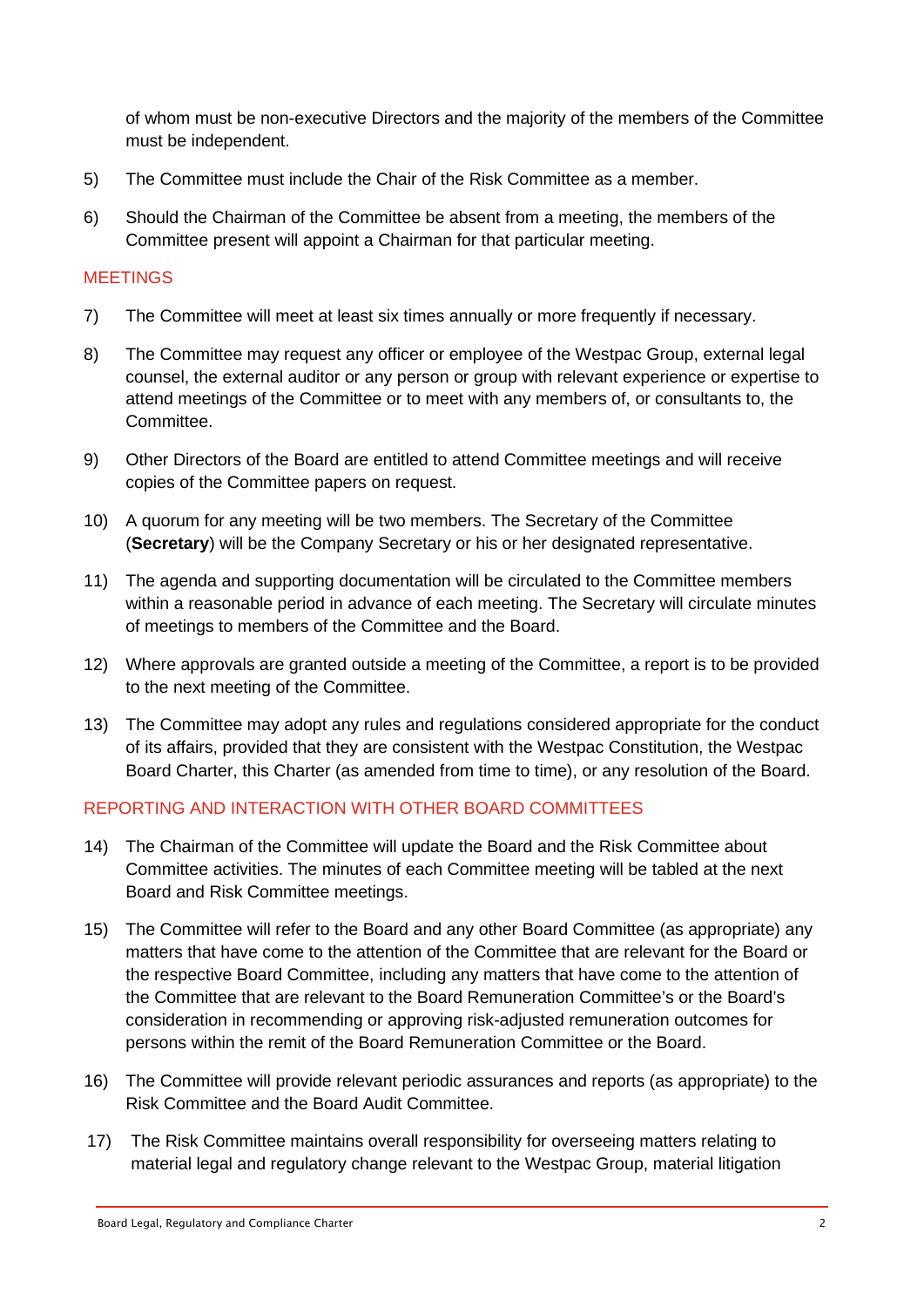(including class actions) and regulatory investigations involving the Westpac Group, compliance, conduct risk, financial crime risk, customer remediation activities and customer complaints within Westpac Group and such other operational risk activities as are delegated to the Committee by the Risk Committee and matters considered by the Committee will be reported to the Risk Committee and Board Audit Committee, as appropriate. The Committee will assist the Risk Committee in performing its role as the Westpac Group's US Risk Committee by sharing information and providing reports relating to matters that have come to the attention of the Committee that the Committee considers relevant to the key risks, risk management framework and policies of Westpac Group US operations and the annual certification to the Federal Reserve required under section 165 of the Dodd-Frank Wall Street Reform and Consumer Protection Act.

#### RESPONSIBILITIES AND DUTIES

Without limiting its role, to fulfil its responsibilities and duties, the Committee will:

#### **Legal and regulatory matters**

- 18) Oversee material legal and regulatory change relevant to the Westpac Group (excluding matters relating to Capital, Stress testing, Model, Credit, Market and Liquidity risks).
- 19) Oversee the management of material litigation (including class actions) and regulatory investigations involving the Westpac Group and associated remediation activities (excluding matters relating to Capital, Stress testing, Model, Credit, Market and Liquidity risks).

#### **Conduct**

- 20) Review the Westpac Group's approach to the management of conduct risk.
- 21) Review the monitoring of the Westpac Group's conduct risk performance and controls.
- 22) Review and recommend the Westpac Group's Code of Conduct to the Board for approval and receive information regarding material breaches of the Code of Conduct.

#### **Compliance**

- 23) Review and approve the Westpac Group Compliance and Conduct Risk Management Framework.
- 24) Review the compliance processes that are in place to anticipate and effectively manage the impact of regulatory change on the Westpac Group's operations.
- 25) Review compliance by the Westpac Group with applicable laws, regulations and regulatory requirements that may impact the Westpac Group's risk profile.
- 26) Discuss with management and the external auditor (where appropriate) any correspondence with regulators or government agencies and any published reports that raise issues material to the Westpac Group.
- 27) In relation to the policies and procedures for the receipt, retention and treatment of information submitted confidentially by employees and third parties about accounting, internal control, compliance, audit, or other matters about which an employee has concerns,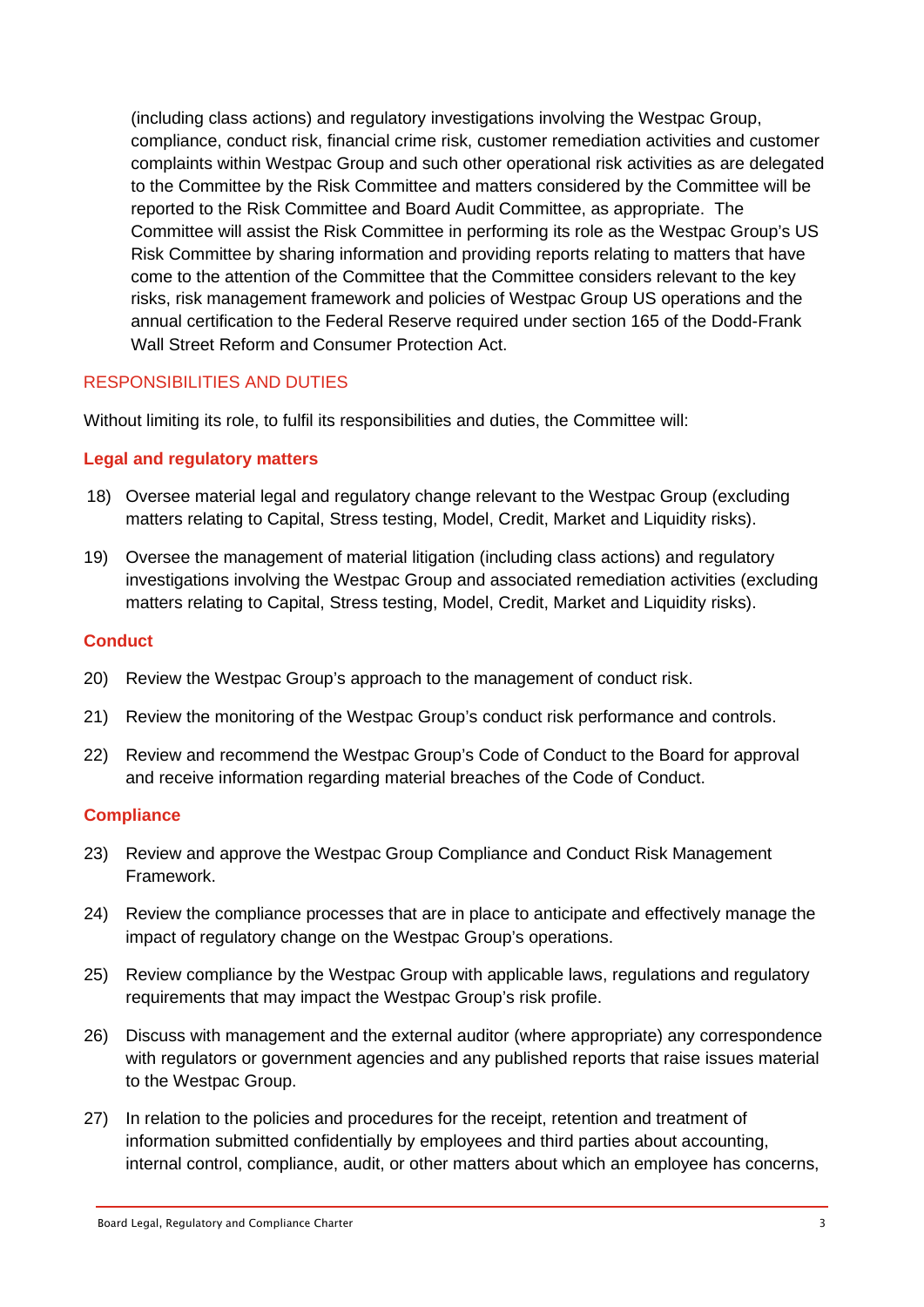receive periodic updates on the matters that are being reported and, in conjunction with the Board Audit Committee, monitor employee awareness of these policies and procedures including reviewing any material incidents reported under the Westpac Group Speaking Up Policy.

#### **Financial Crime**

- 28) Review and approve the Westpac Group's approach to the management of financial crime risk, including the Westpac Group Financial Crime Risk Management Framework and key policies and standards supporting the Westpac Group Financial Crime Risk Management Framework, including receiving information regarding material breaches of the Westpac Group Anti-Bribery and Corruption Policy.
- 29) Review and recommend Part A of Westpac Group's Anti-Money Laundering and Counter-Terrorism Financing Program to the Board for approval.
- 30) Review the monitoring of Westpac Group's financial crime risk performance and controls.
- 31) Oversee the:
	- (a) implementation of Westpac Group's Financial Crime Strategic Plan, as supplemented (where appropriate) by the Response Plan announced on 24 November 2019 (together, the Plan); and
	- (b) program of work set up to implement aspects of the Plan (the Program) and the rigour, thoroughness and general appropriateness of the Program and its implementation.
- 32) Review reports from external experts to the Committee and make any recommendations to the Board or Risk Committee as the Committee considers necessary.

#### **Customer**

33) Oversee Westpac Group's approach to customer remediation activities, including approving the Westpac Group Customer Remediation Policy, and the management of customer complaints.

## **Operational Risk**

34) Oversee operational risk activities as delegated to the Committee by the Risk Committee.

#### **Other responsibilities**

- 35) Oversee that sufficient resources and skills are dedicated to the activities overseen by the Committee.
- 36) The Committee will also have such other duties and responsibilities as the Board or Risk Committee may delegate to it from time to time.
- 37) Review any relevant issues raised by Group Audit relating to material legal and regulatory change relevant to the Westpac Group, material litigation (including class actions) and regulatory investigations involving the Westpac Group, compliance, conduct risk, financial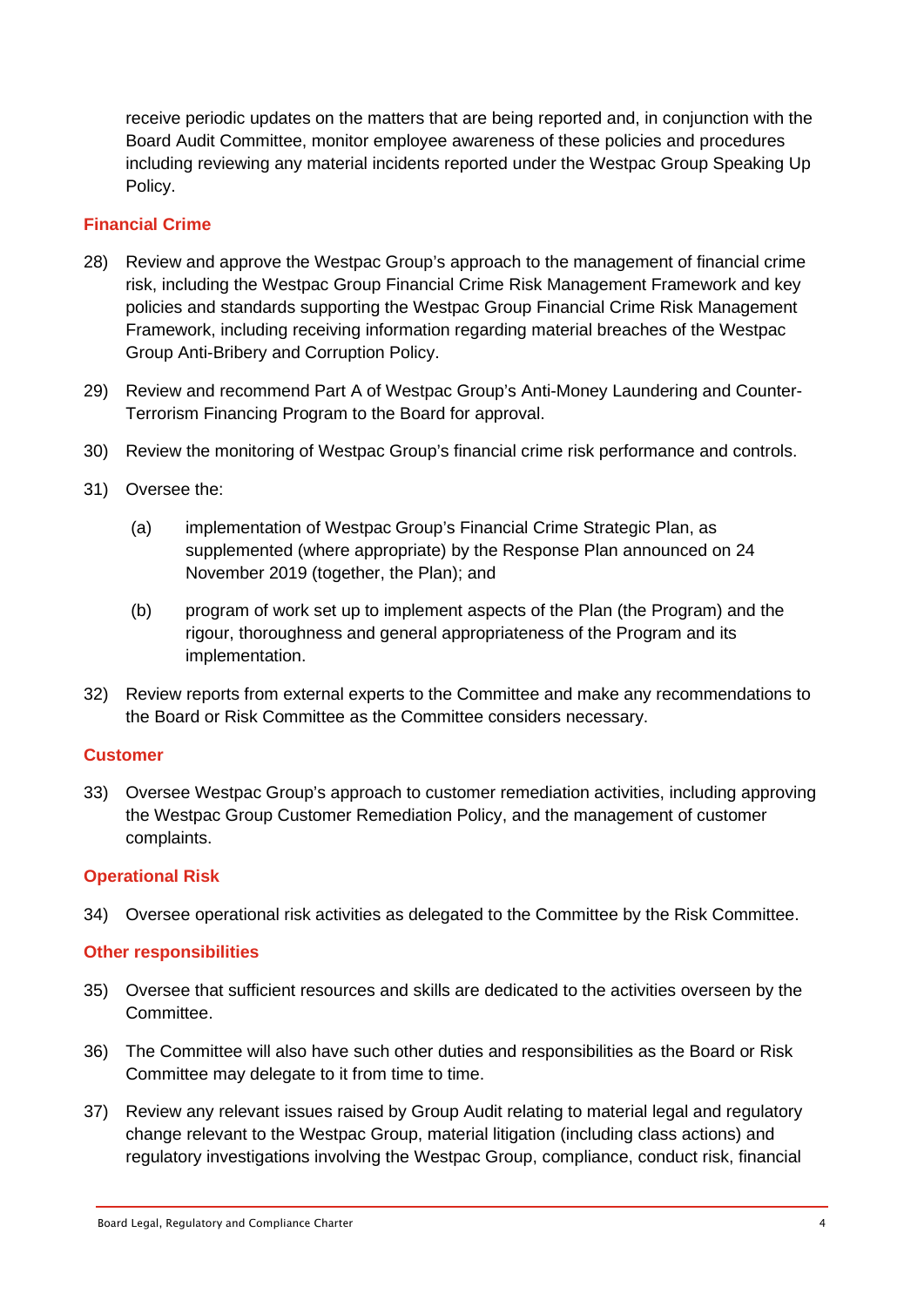crime risk, customer remediation activities and customer complaints and such other operational risk activities as are delegated to the Committee, as part of Group Audit's annual plan.

- 38) Receive and review reports as required by regulation.
- 39) Review and update the Charter at least every two years and recommend changes to the Board for approval. Review its own performance as part of the annual Board evaluation process and report such findings to the Board.
- 40) Retain independent legal, accounting, or other advisors to the extent the Committee considers necessary.
- 41) Members of the Committee will be available to meet with APRA and other regulators on request.

#### Delegation to act

42) The Committee may, in its discretion, delegate some or all of its duties and responsibilities to the Chairman of the Committee or the Chairman of the Board and may delegate any of its duties and responsibilities to a sub-committee of the Committee.